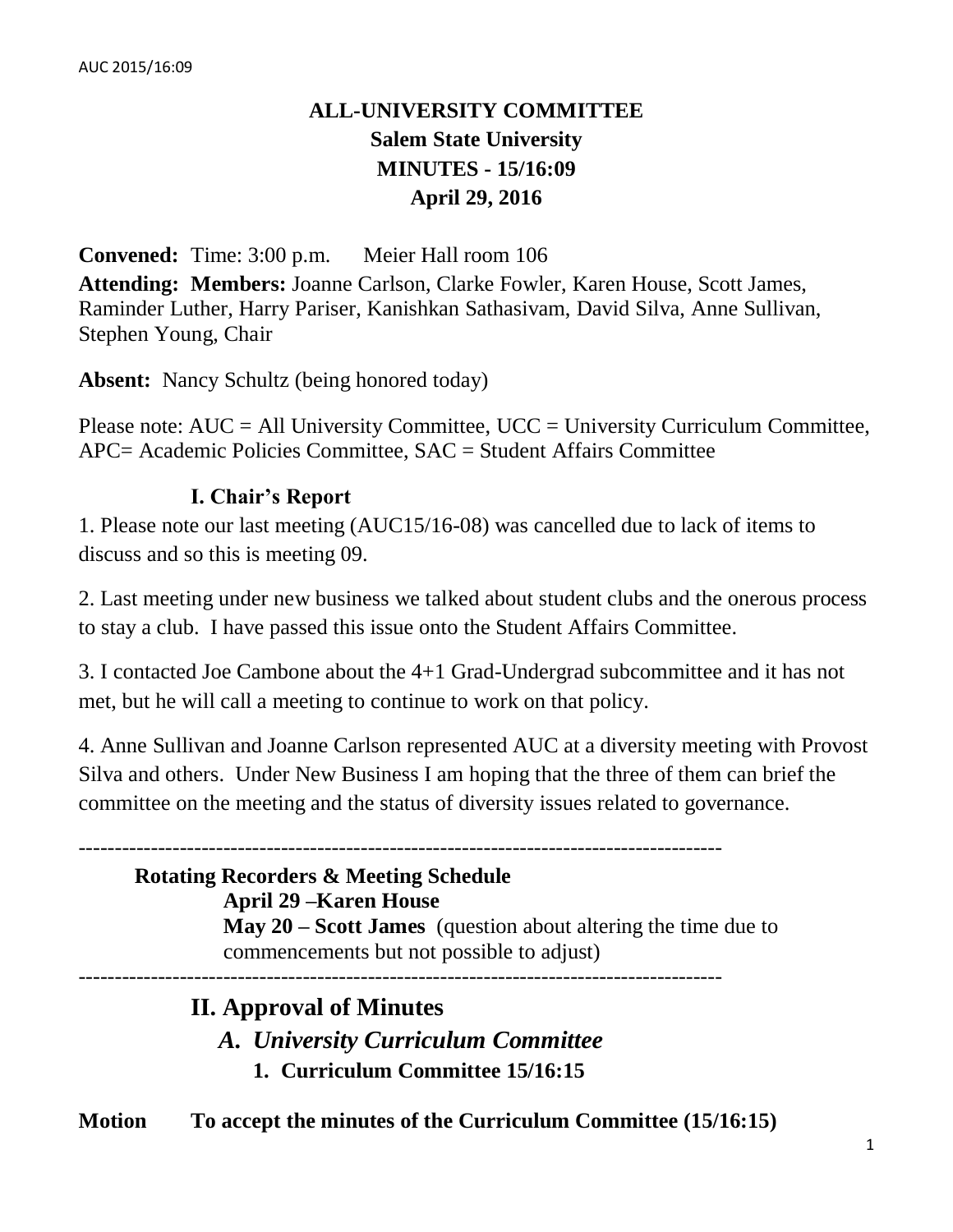Made by: Scott James Seconded by: Anne Sullivan

**Vote** Motion: Passed Unanimously

#### **Discussion**

The Chair gave a review of the minutes:

The entire meeting was a discussion of the CIDs being used in UCC. "The committee and guests discussed whether the goals and objectives on the CIDs are binding for faculty subsequently teaching those courses." There was extensive discussion about how binding the goals and objectives of the Gen Ed Core courses need to be  $-$  does every professor every year have to abide by them or can they teach the spirit of the course description? If goals and objectives aren't binding then the UCC does not have to spend so much time evaluating them. The Union has stated that goals/objectives being binding was in conflict with academic freedom. The union contract says faculty have "full freedom in the classroom." Members wondered who is charged with making sure that the goals/objectives are being met. Ensuring that all the goals/objectives in the proposals are being met would potentially become an administrative nightmare. It was discussed that if the goals aren't binding due to academic freedom, then why could one assume that course descriptions are binding? It was noted that the creation of Gen Ed was a collaborative process in which faculty members agreed on what students should be able to do upon finishing a course in a given area.

Last paragraph of CC minutes:

"Tad asked what the next step should be. Donna suggested we owe the wider community a statement. Elizabeth said that the UCC sub-committees have varied on how closely they look at the CIDs. The committee should take the assignments as examples. Steve said that some faculty members have told him that they refuse to submit CIDs because they find the process burdensome. The process needs to work for everyone. Nancy asked if there could be a simpler process for non Gen Ed courses. Neal suggested the need for a wider university discussion, perhaps a forum with the provost about the question of the goals/objectives being binding. Megan made a motion that Neal work with Steve on an open forum; Peter S. seconded. Unanimously approved. "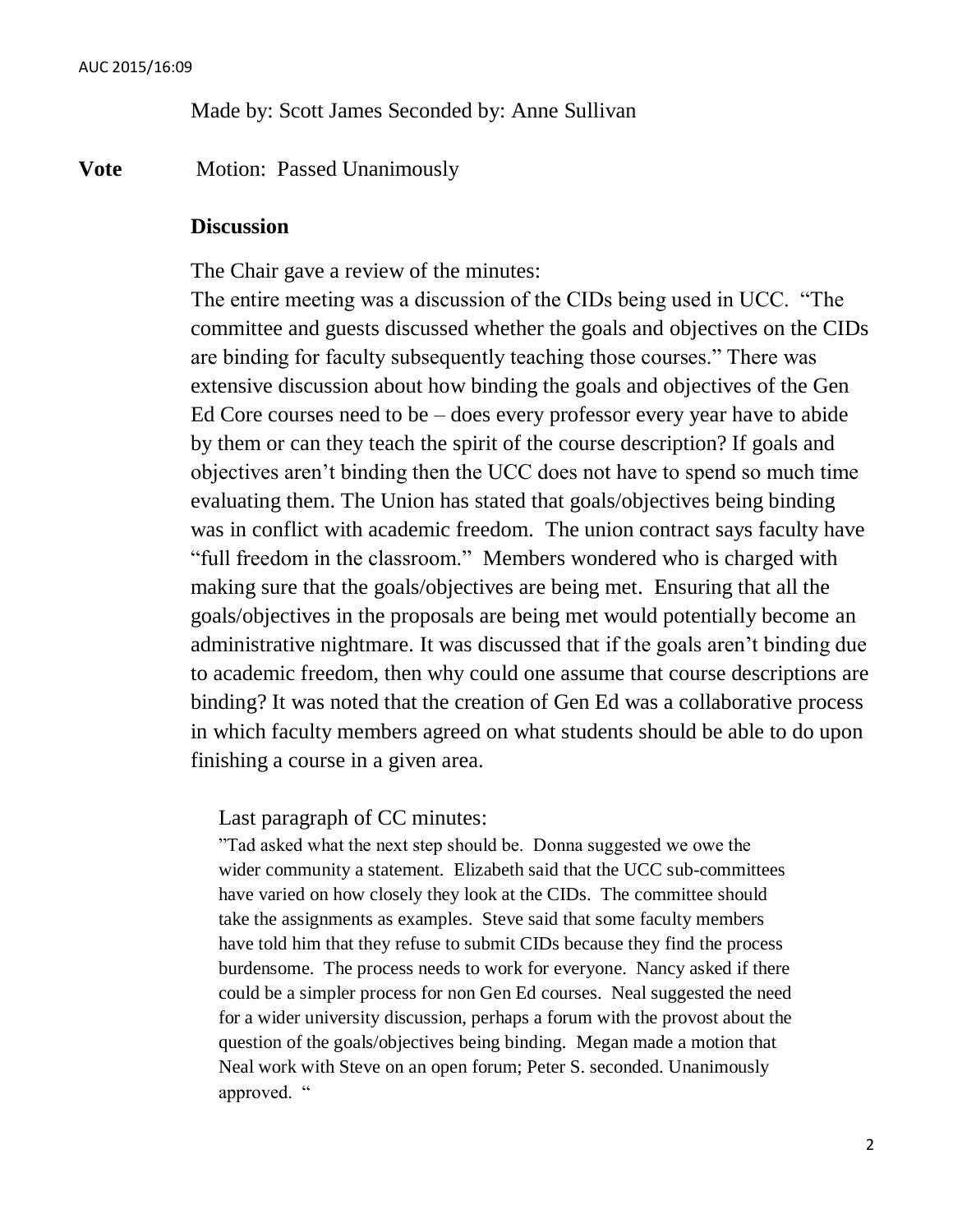Everything under "Old Business" was tabled.

Please note: from UCC's next meeting (15/16) "The Provost has asked that the campus discussion of consistent goals/objectives across course sections and academic freedom be held in fall 2016."

Discussion: Kani expressed the opinion that too much is being made of the contract side of the issue; we define the full course description as including course objectives, so that is not a useful path for discussion. We should discuss the spirit of the (GenEd) criteria. The categories came with category criteria – we are unanimous in stating that academic freedom is respected – faculty can do anything in the classroom as long as the criteria (spirit) are met. Goals and objectives are derived from the criteria. Kani agrees the goals and objectives can be too specific and would prefer they, and other matters, be able to be omitted from the CID. Clarke indicated that not all courses have criteria, just GenEd courses. Anne conveyed that Nancy felt non-GenEd courses should not be held to the same standards as GenEd courses. David expressed that key for him is that academic freedom relates to what happens in the classroom (pedagogy) which is different than expectations of curriculum. Our governance processes guide and pass judgment on curricular matters. David likes Kani's approach. CID is similar to a collectively bargained agreement within our community via governance. We must have some kind of shared expectations about what students experience in a course. There is plenty of room for academic freedom in the classroom. Anne agreed, and offered that we are responsible as educators to deliver the goods that students have paid for and we should have freedom within the classroom. Clarke stated that rubrics and assessments are expected and do tend to reach into the classroom a little bit. David acknowledged that is for the benefit of students. Raminder stated that a faculty-wide discussion about the meaning of academic freedom is probably warranted. She pulled up the contract on her laptop during the discussion and offered some excerpts: full freedom in the classroom – discussion, selection of course materials, texts... recognize professional obligation, avoid unrelated information ... It would only be fair for the students to know that regardless of what section of a course they are enrolled in, they can count on the material of the course. Kani felt that this reinforces Clark's comment about the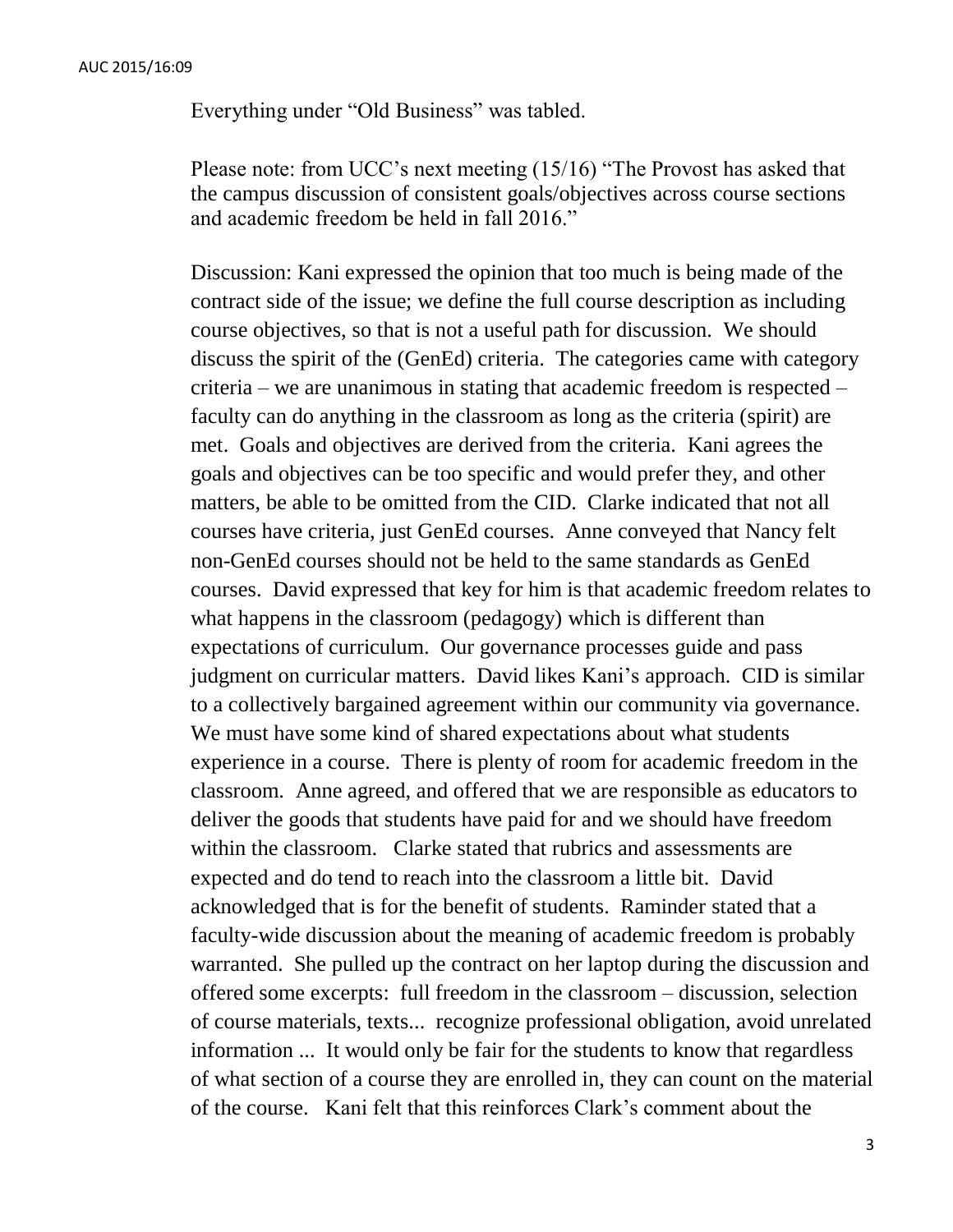discretion of the department chair to ensure that faculty do not use a course as a shell to teach something unrelated. Clarke agrees with Raminder and stated this is why it would be beneficial to have a statement about what we mean by academic freedom in relation to courses and classrooms. David agrees with the idea of a forum but does not believe it should be timed for opening day; perhaps a date later in September would be better. David is also open to the idea that the Provost Town Hall series of meetings could include one on this topic, perhaps co-sponsored with the union. All noted that academic freedom carries responsibilities. Anne commented that the Opening Day tradition has shifted away from workshops for faculty and in the past, matters like CID, tenure, academic freedom could have been handled then. She indicated that a lot of faculty members feel as if they are not receiving sufficient direction. David advised that this year the contract opening day of Sept. 1 is a Thursday. We have both Sept. 1 and Sept. 2 in contract before classes begin (in theory, but will not schedule fora on Sept. 2) There was discussion about new faculty orientation (mid-August), a program intended to integrate new faculty better. Salem State used to have a mentor program for new faculty and people liked it. **David will consult with and take action about this discussion topic in collaboration with the union.**

It was noted that Geography's curricular changes were still pending.

| <b>Motion</b> | To end discussion of the minutes.                                                                                  |  |  |  |  |
|---------------|--------------------------------------------------------------------------------------------------------------------|--|--|--|--|
|               | Made by: Clarke Fowler Seconded by: Kani Sathasivam                                                                |  |  |  |  |
| <b>Vote</b>   | Motion: Passed Unanimously                                                                                         |  |  |  |  |
| <b>Motion</b> | To approve the minutes of the Curriculum Committee (15/16:15)<br>Made by: Raminder Luther Seconded by: Scott James |  |  |  |  |
| <b>Vote</b>   | <b>Motion: Passed Unanimously</b>                                                                                  |  |  |  |  |
|               | 2. Curriculum Committee 15/16:16                                                                                   |  |  |  |  |
|               |                                                                                                                    |  |  |  |  |

**Motion To accept the minutes of the Curriculum Committee (15/16:16)** Made by: Kani Sathasivam Seconded by: Clarke Fowler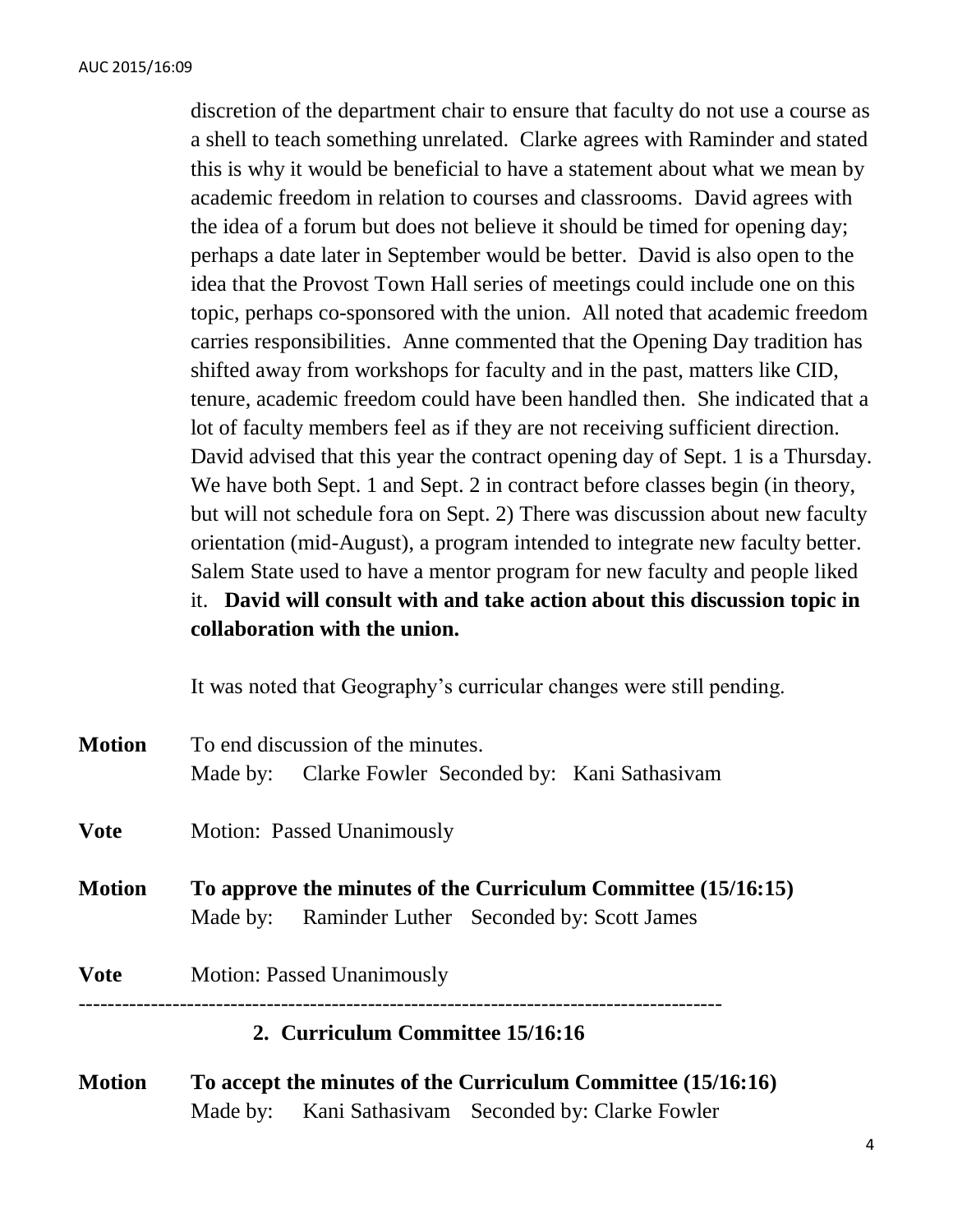### **Vote** Motion: Passed Unanimously

### **Discussion** The Chair of AUC reviewed the meeting:

There were a few issues under the Chair's report. Then under Old Business the Philosophy Department's package is on hold. The package from the Management Department had 3 items. There was a discussion about BUS470 concerning the description and there was discussion about why the study travel is being split into domestic and international. The package passed and UCC wanted to make sure that we approved these minutes this year for the management Department. The next two packages were tabled. A package from School of Social Work with 6 items was discussed. The reasons for the various changes were discussed and the package was passed unanimously. Finally a package from the Philosophy department was discussed and passed unanimously.

Discussion: None

| <b>Motion</b>                                                                                                                                     | To end discussion of the minutes.<br>Made by: Anne Sullivan Seconded by: Kani Sathasivam                                                     |  |  |  |  |
|---------------------------------------------------------------------------------------------------------------------------------------------------|----------------------------------------------------------------------------------------------------------------------------------------------|--|--|--|--|
| <b>Vote</b>                                                                                                                                       | <b>Motion: Passed Unanimously</b>                                                                                                            |  |  |  |  |
| <b>Motion</b><br>To approve the Fast Track Items of the Curriculum Committee<br>(15/16:16)<br>Made by: Clarke Fowler Seconded by: Kani Sathasivam |                                                                                                                                              |  |  |  |  |
| <b>Vote</b>                                                                                                                                       | <b>Motion: Passed Unanimously</b>                                                                                                            |  |  |  |  |
|                                                                                                                                                   | 1. Academic Policies Committee 15/16:04 addendum                                                                                             |  |  |  |  |
| <b>Motion</b>                                                                                                                                     | To accept the minutes of the Academic Policies Committee<br>$(15/16:04$ -addendum $)$<br>Made by: Anne Sullivan Seconded by: Kani Sathasivam |  |  |  |  |
| <b>Vote</b>                                                                                                                                       | <b>Motion: Passed Unanimously</b>                                                                                                            |  |  |  |  |
|                                                                                                                                                   | <b>Discussion</b> The Chair of AUC gave a review of the minutes:                                                                             |  |  |  |  |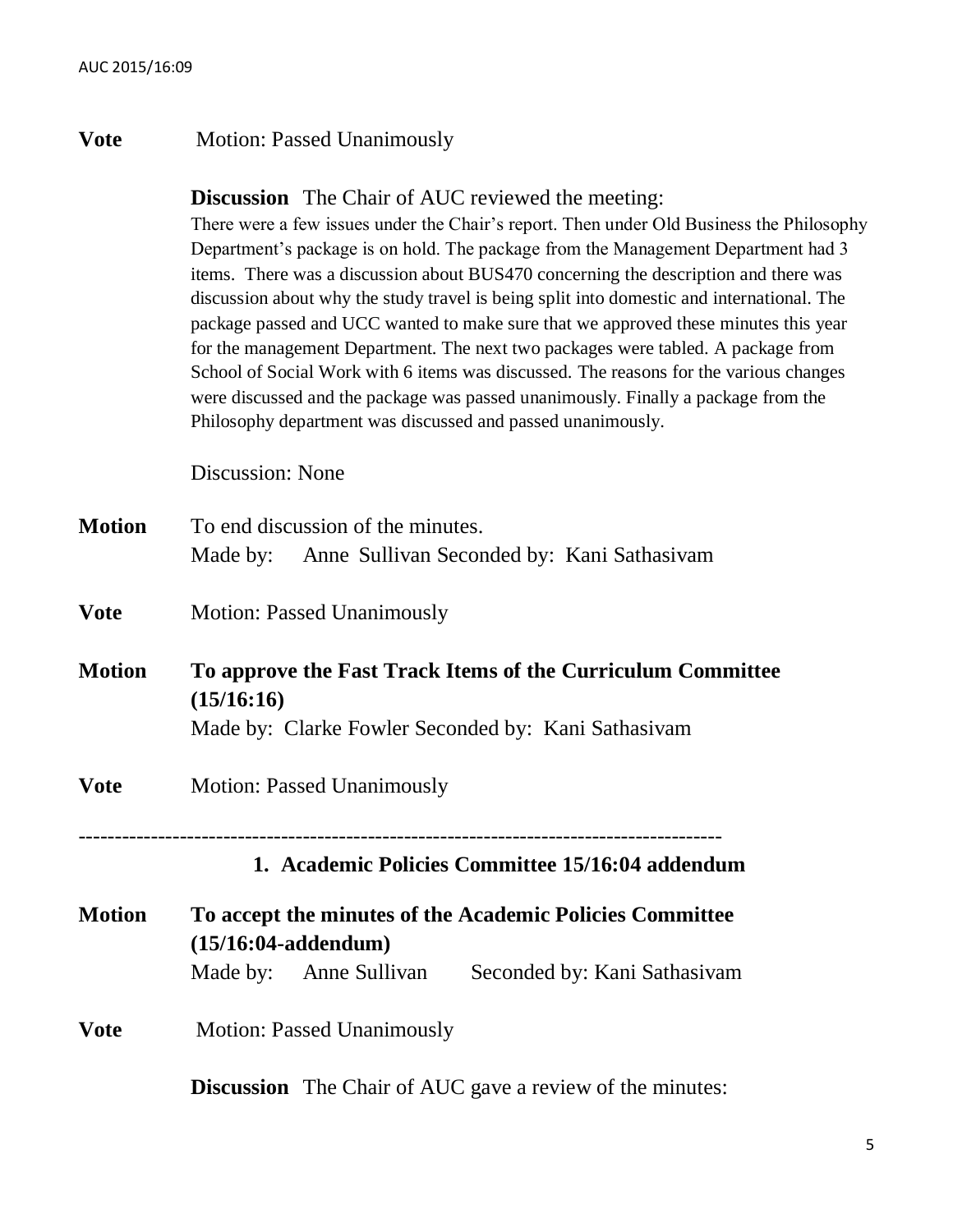This meeting was a discussion of the Academic Calendar for 2017-18. There was some discussion and then it was passed unanimously.

Discussion: Anne indicated that chairs and coordinators are being asked to do scheduling one and a half to two years out, so they need to know the academic calendar in order to plan hybrids (for example.) The graduate school is asking for a three year academic plan. Previously the calendar was done three years in advance (rolling) but that has slipped. The identified solution was to ask Academic Policies next year to approve a catch up calendar to add two more years.

| <b>Motion</b> | To end discussion of the minutes.                                                                                           |                               |  |                            |  |  |
|---------------|-----------------------------------------------------------------------------------------------------------------------------|-------------------------------|--|----------------------------|--|--|
|               |                                                                                                                             | Made by: Clarke Fowler        |  | Seconded by: Anne Sullivan |  |  |
| <b>Vote</b>   | <b>Motion: Passed Unanimously</b>                                                                                           |                               |  |                            |  |  |
| <b>Motion</b> | To approve the minutes of the Academic Policies Committee (15/16:04)<br>Made by: Kani Sathasivam Seconded by: Anne Sullivan |                               |  |                            |  |  |
| <b>Vote</b>   | <b>Motion: Passed Unanimously</b>                                                                                           |                               |  |                            |  |  |
|               |                                                                                                                             | <b>III. Old Business None</b> |  |                            |  |  |
|               | No Old Business                                                                                                             |                               |  |                            |  |  |

-----------------------------------------------------------------------------------------

### **IV. New Business –**

Anne reported about a recent meeting of some members of the AUC, the Curriculum Committee, the PAC-D, and the Provost regarding diversity. Discussion included Black Brown & Proud, Black Lives Matter, and discourse about the PAC-D's interest in a diversity requirement housed within the GenEd. David charged several faculty including Daniel Delgado from Sociology to develop a proposed CID over the summer for the diversity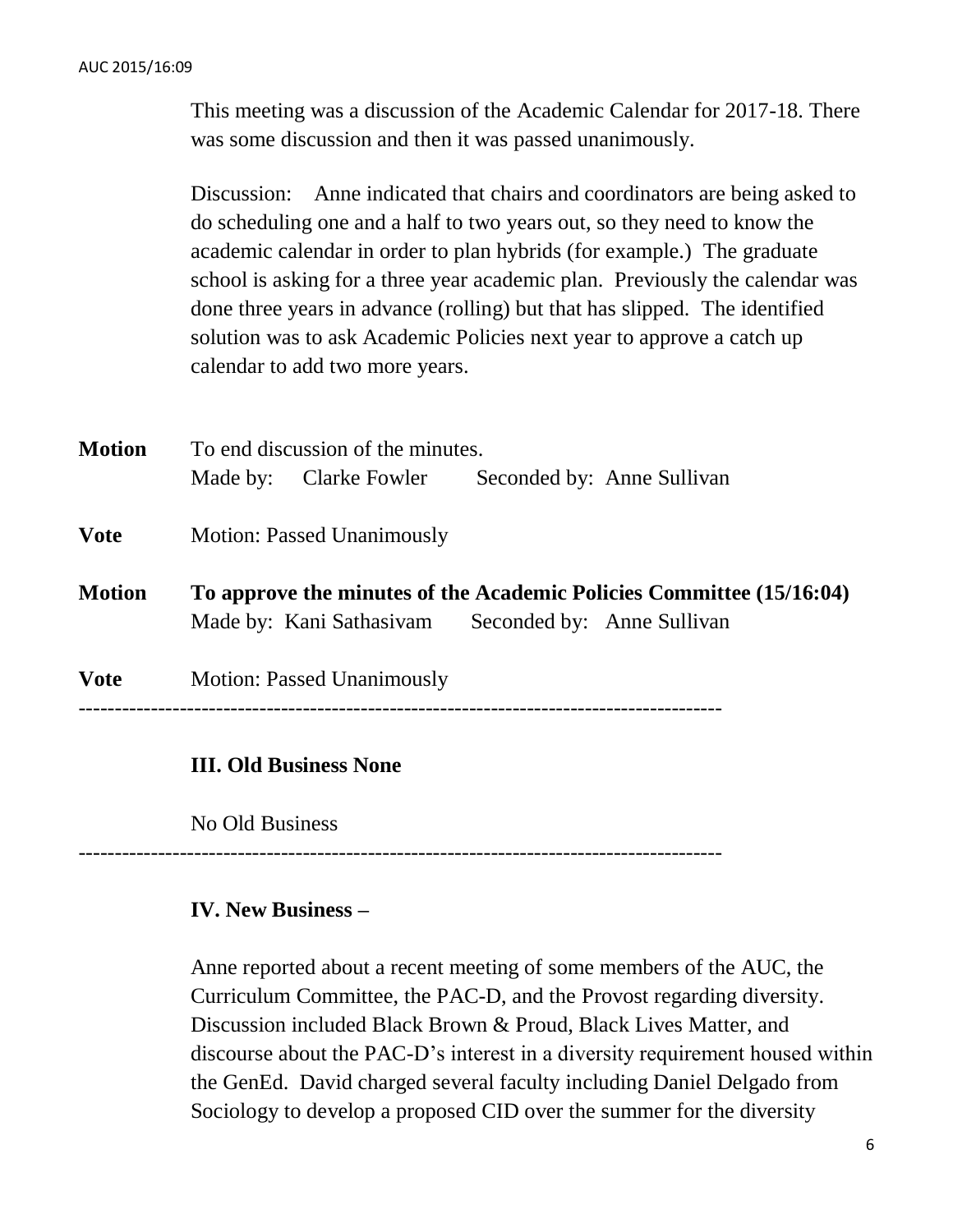requirement, that could be fulfilled from a number of different categories. A proposal for support for this summer work has been submitted. There were questions about whether we currently have enough Gen Ed courses to meet the demand. It was noted that W2, and some science courses are still lacking. We are looking for the diversity CID to be a little less complex than existing ones for GenEd, in order to not overwhelm Curriculum Committee and also to make sure that it does not overburden the community and discourage submissions. In the case of QR and SR, clarity is there, so CID's are easier to submit. David has recommended using the CIDs that are clearer as the model. After the end of summer (Sept 2016), there will be two open forums to present this work, as this is clearly an institutional priority. Another question asked was whether a Diversity requirement will be an overlay process. It will be like WII and WIII. Kani indicated he has seen early templates of the CID and he reinforces the caution that it needs to be straightforward and not complex, onerous, or cumbersome. Raminder asks that Salem State name the objective of including diversity in the curriculum, for clarity. David offered that it provides institutional assurance that our graduates have had a significant opportunity to confront and address hard issues of diversity/power dynamics/social justice. Raminder completely agrees and asks whether that can or perhaps should be addressed via the first year seminars. Kani indicated he would not support such a proposal, as a big part of what is attractive for faculty to teach first year seminars is that they are on a topic of interest to the faculty member and a new diversity requirement may not fit well. This could unintentionally discourage faculty from teaching first year seminars. Raminder agreed that the passion of faculty does increase the benefit for students but feels that the overarching objective of the first year seminar should be to benefit the students. Anne indicated that departments vary in their existing requirements; some place diversity discussions in the upper class levels to ensure that students are mature enough to engage well with these often-sensitive subject matters. Raminder offered that on the other hand, if students are exposed early they may interact with others not like them earlier in their college experience. David sees the benefit of both perspectives and indicates that seminars can set the stage, but we especially need to ensure all of our students have wrestled with these issues both intellectually and emotionally before they graduate from Salem State University. Joanne added that during the meeting, a good deal of time was